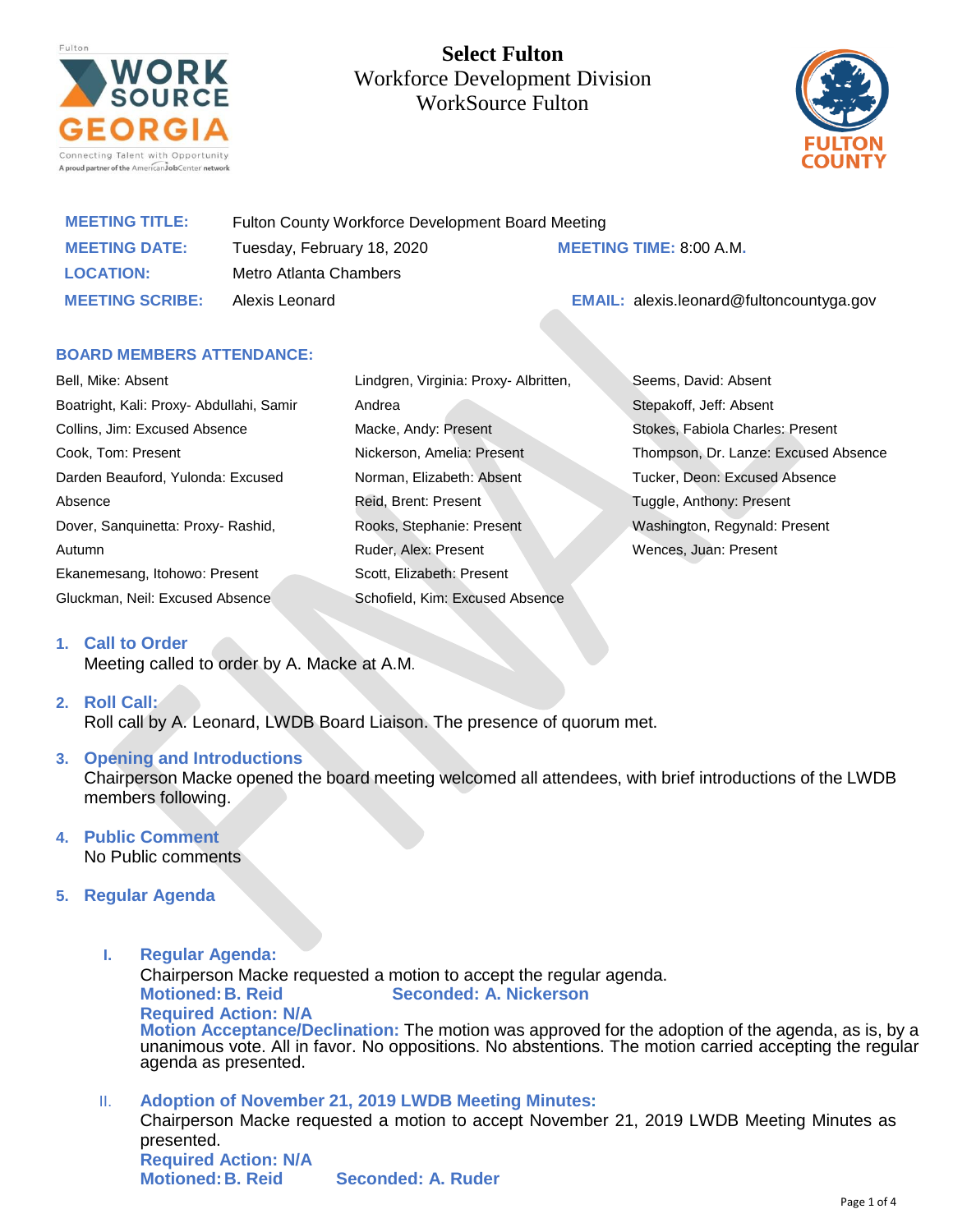**Motion Acceptance/Declination:** The motion was approved for the adoption of meeting minutes, as is, by a unanimous vote. All in favor. No oppositions. No abstentions. The motion carried accepting the November 21, 2019 LWDB Meeting Minutes as presented.

## **6. Committee Reports and Recommendations**

Finance Committee Report:

B. Reid, Chairperson of the Finance Committee, provided the committee report. The Finance Committee has finalized the committee goals. As discussed at the previous board meeting, the Finance Committee is implementing a formal and structured budgeting process. The committee has begun the budget process review and will continue over the next several weeks. Updates will be provided as progress continues.

# **Ratification of Funds Transfers: FY 2019 and FY 2020 Dislocated Worker to Adult**

Chairperson Macke then opened the floor to B. Lacy, WorkSource Fulton Division Manager, to provide information on the request to transfer funds. B. Lacy advised that the State allows quarterly fund transfers. Currently, participant enrollment is exponentially higher amongst the Adult Program versus the Dislocated Worker Program. The requested transfers will allow for the Adult program to continue enrollment, which in turn, allows for funds to be drawn down promptly. Should there be an increase in Dislocated Worker participants, funds can be transferred back into the Dislocated Worker budget. This transfer request submission was required to the State by February 14<sup>th</sup>. The Finance Committee vetted both the Funds Transfers: FY 2019 and FY 2020 Dislocated Worker to Adult. The transfers were taken up as an action item during the Executive Committee Meeting on February 13th and were approved. A copy of the funds' transfer has been provided to each board member in the document packet. It is requested that the full board ratifies the request to transfer funds.

#### **Required Action:** No further action required

#### **Motioned:** L. Thompson **Seconded:** T. Cook

**Motion Acceptance/Declination:** The motion was approved to ratify the Funds Transfers: FY 2019 and FY 2020 Dislocated Worker to Adult by a unanimous vote of the board members. All in favor. No oppositions. No abstentions. The motion carried accepting the Ratification of Funds Transfers: FY 2019 and FY 2020 Dislocated Worker to Adult.

# Performance & Accountability Committee:

# **One-Stop Certification Criteria**

S. Rooks, Chairperson of the Performance & Accountability Committee, provided the committee report. The Performance & Accountability Committee was to review and recommend the readoption of the One-Stop Certification Criteria based on the State Workforce Development Board's criteria. The only significant changes are that there are now three types of sites: Comprehensive, Affiliate, and Specialized Sites. A copy of the One-Stop Certification Criteria has been provided to each board member in the document packet. It was requested that the board approves the recommendation of the Performance & Accountability Committee to accept the One-Stop Certification Criteria.

#### **Required Action:** No further action required

#### **Motioned:** B. Reid **Seconded:** E. Scott

**Motion Acceptance/Declination:** The motion was approved to accept the One-Stop Certification Criteria by a unanimous vote of the board members. All in favor. No oppositions. No abstentions. The motion carried accepting the One-Stop Certification Criteria.

#### **Self Sufficiency Policy**

The Performance & Accountability Committee reviewed the current Self Sufficiency Policy based on federally defined poverty levels. The tool is inflexible and does not account for the number of children or the number of incomes comprising the family size. The Performance & Accountability Committee recommends updating the policy to allow for Self Sufficiency to be defined by the Living Wage Calculations (working wages) instead of Lower Living Standard Income Level (defined poverty level). The criteria change permits the expansion of participant eligibility. The data for potential participants determined eligible, specifically within income range difference of the poverty level income versus working wage calculations, can be tracked to develop a sense of how many more participants can be served under the recommended criteria. Copies of both the current Self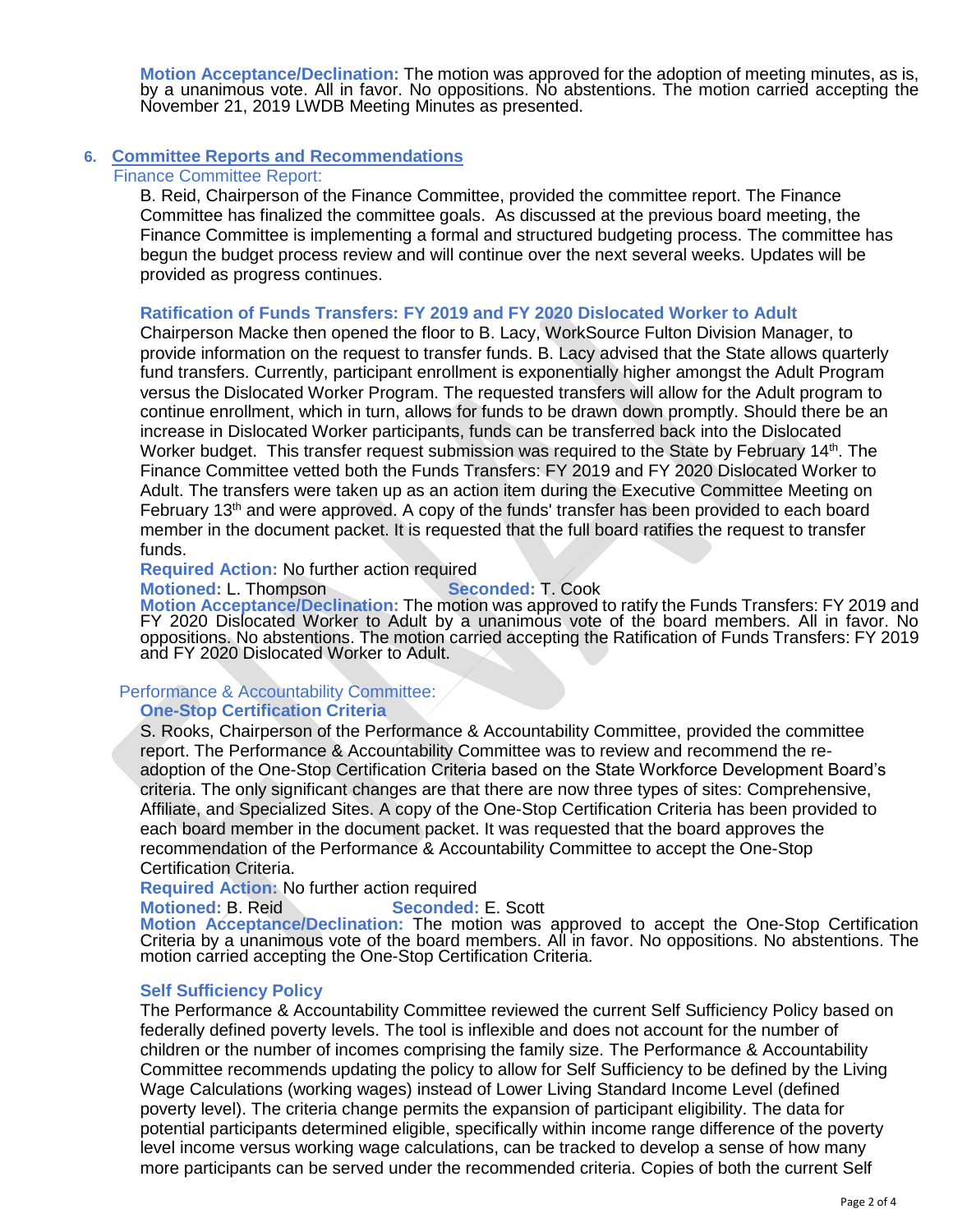Sufficiency Policy and the DRAFT Self Sufficiency Policy have been provided to each board member in the document packet. It was requested that the board approves the recommendation of the Performance & Accountability Committee to accept the DRAFT Self Sufficiency Policy. **Required Action:** No further action required

**Motioned:** A. Nickerson **Seconded:** L. Thompson **Motion Acceptance/Declination:** The motion was approved to accept the DRAFT Self Sufficiency Policy by a unanimous vote of the board members. All in favor. No oppositions. No abstentions. The motion carried accepting the Self Sufficiency Policy.

## Youth Standing Committee:

M. Vialet, Program Manager, provided the Youth Standing Committee report in the absence of Y. Darden- Beauford, Chairperson of Youth Standing Committee. The Youth Committee has identified three starting focus points that will assist in reaching its goals. The committee has begun developing a Community Based Organization Committee participation form that will define how the CBO supports and contributes to the Youth Committee as well as Youth programming. Additionally, the youth committee is working with ResCare to evaluate real-time participant cost versus actual dollars. Doing so aids in improving the youth outreach plan. Chairman Macke requests the Youth Committee work to develop a turn-key mechanism that will allow businesses to provide job shadowing, internships, career tours, etc., allowing youth to get an understanding of requirements in perspective career interest.

#### Strategic Partnerships and Outreach Committee:

A. Nickerson, Chairperson of the Strategic Partnerships and Outreach Committee, provided the committee report. The Strategic Partnerships and Outreach Committee is a new committee approved on November 21, 2019. The committee is working to develop and define the goals. The first goal is to create an inventory list of current partnerships. Based on the landscape of current partnerships, a new partnership is to be in place by the end of the fiscal year. In addition to creating partnerships, the committee will work to determine how WorkSource Fulton can better align with Economic Development's five industry verticals in which the county is looking to develop partnerships.

# **7. Director's Report**

# **Monitoring**

B. Lacy, WorkSource Fulton Division Manager, provided the Director's Report. As discussed at the previous L.W.D.B. Meeting, the PY18 Monitoring took place in the first week of December. Findings are have significantly decreased in all three areas: compliance, programmatic, financial. Last year's monitoring resulted in nine findings; this year's resulted in only four. The findings are as followed: One-Stop Certification Criteria, Medical Record Confidentiality, updated citations, and Adult participant incorrectly enrolled as Dislocated Worker. The State will be reviewing the entire policy manual. The manual will be provided to all board members well before the next meeting in May.

# Key Performance Indicators (K.P.Is.)

The WorkSource team has worked with the board to develop Key Performance Indicators (K.P.I.). This quarter, benchmarks have been added to the K.P.I. Report for each committee based on the goals that have been defined. Each quarter, the board will be able to see how each committee has an impact on the work being done.

# Regional Leadership

ATLWorks.org is now live. In August 2019, the LWDB voted to allocate funds to the campaign under the condition that the scope of work must be presented before spending any funds. The scope of work for the marketing campaign and the RFP has been awarded. The finance committee will evaluate the total expenses to be paid by WorkSource Fulton and will provide input at the next quarterly meeting.

# **8. Chairperson Report**

Chairperson Macke provided the Chairperson's Report and expressed the committees are where the bulk of the work is done. At the last meeting, each member was provided a Board Commitment Form